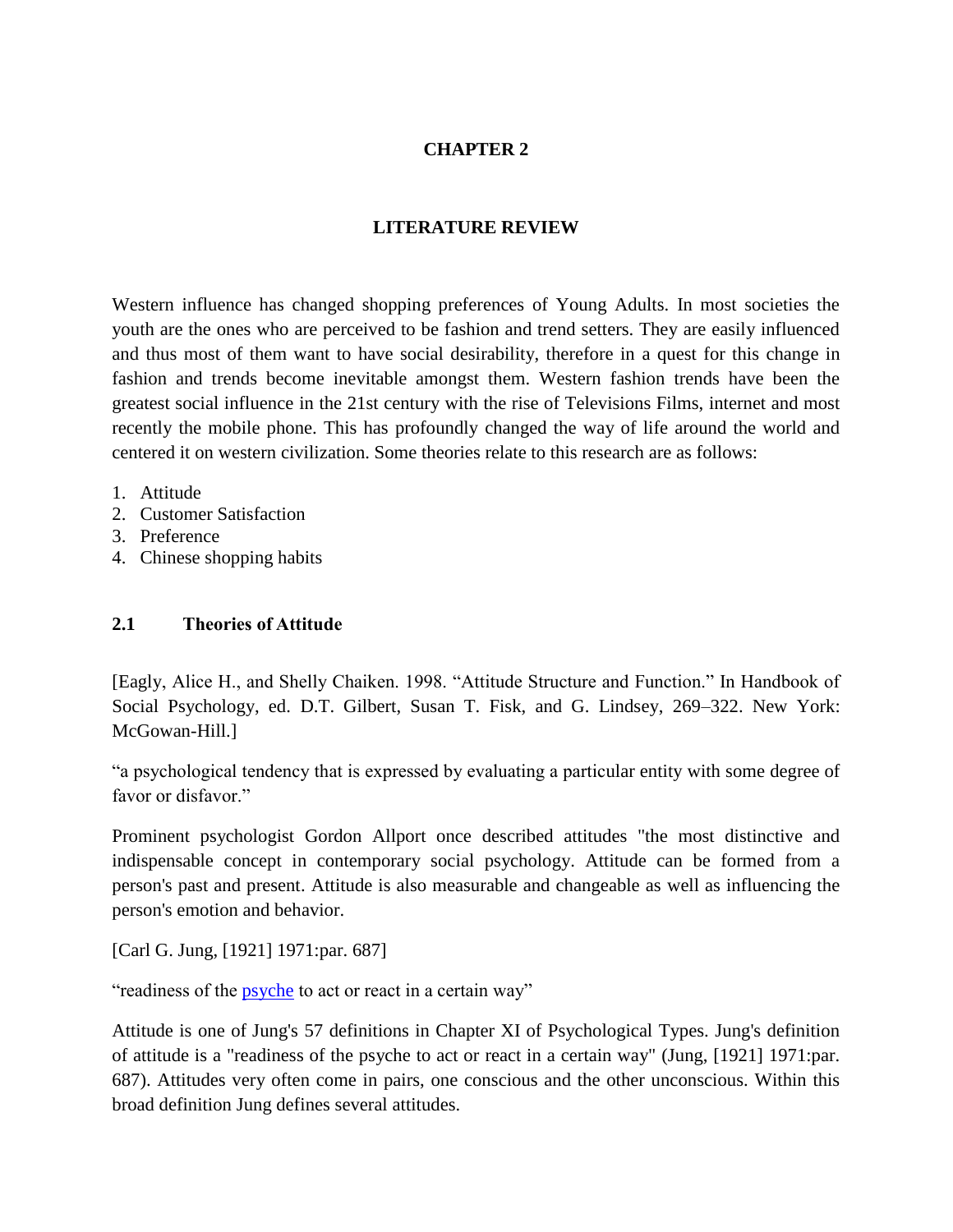The main (but not only) attitude dualities that Jung defines are the following.

-**Consciousness and the unconscious**. The "presence of two attitudes is extremely frequent, one conscious and the other unconscious. This means that consciousness has a constellation of contents different from that of the unconscious, a duality particularly evident in neurosis". (Jung, [1921] 1971: par. 687)

-**Extraversion and introversion**. This pair is so elementary to Jung's theory of types that he labeled them the "attitude-types".

-**Rational and irrational attitudes**. "I conceive reason as an attitude". (Jung, [1921] 1971: par. 785)

The rational attitude subdivides into the thinking and feeling psychological functions, each with its attitude.

The irrational attitude subdivides into the sensing and intuition psychological functions, each with its attitude. "There is thus a typical thinking, feeling, sensation, and intuitive attitude" (Jung, [1921] 1971: par. 691).

-**Individual and social attitudes**. Many of the latter are "isms".

In addition, Jung discusses the abstract attitude. "When I take an abstract attitude...". (Jung, [1921] 1971: par. 679) Abstraction is contrasted with creationism. "CREATIONISM. By this I mean a peculiarity of thinking and feeling which is the antithesis of abstraction". (Jung, [1921] 1971: par. 696). For example: "I hate his attitude for being Sarcastic.

[Olson, James M., Zanna, Mark P. (1993). Attitudes and Attitude Change. Annual Review of Psychology, 44:117-54.]

Explicit Measurements Explicit measures tend to rely on self-reports or easily observed behaviors. These tend to involve bipolar scales (e.g., good-bad, favorable-unfavorable, supportoppose, etc.).

[Ferguson, T. J., (2004). Perceiving Groups: Prejudice, Stereotyping, & Discrimination. Retrieved from: [www.usu.edu/psy3510/prejudice.HTML\]](http://www.usu.edu/psy3510/prejudice.HTML)

Explicit measures can also be used by measuring the straightforward attribution of characteristics to nominate groups, such as "I feel that baptists are....?" or "I think that men are...?"

[Katz, Daniel. 1960. "The Functional Approach to the Study of Attitudes."

Public Opinion Quarterly 24(2): 163. http://poq.oxfordjournals.org/content/24/2/163.abstract.]

Daniel Katz classified attitudes into four different groups based on their functions: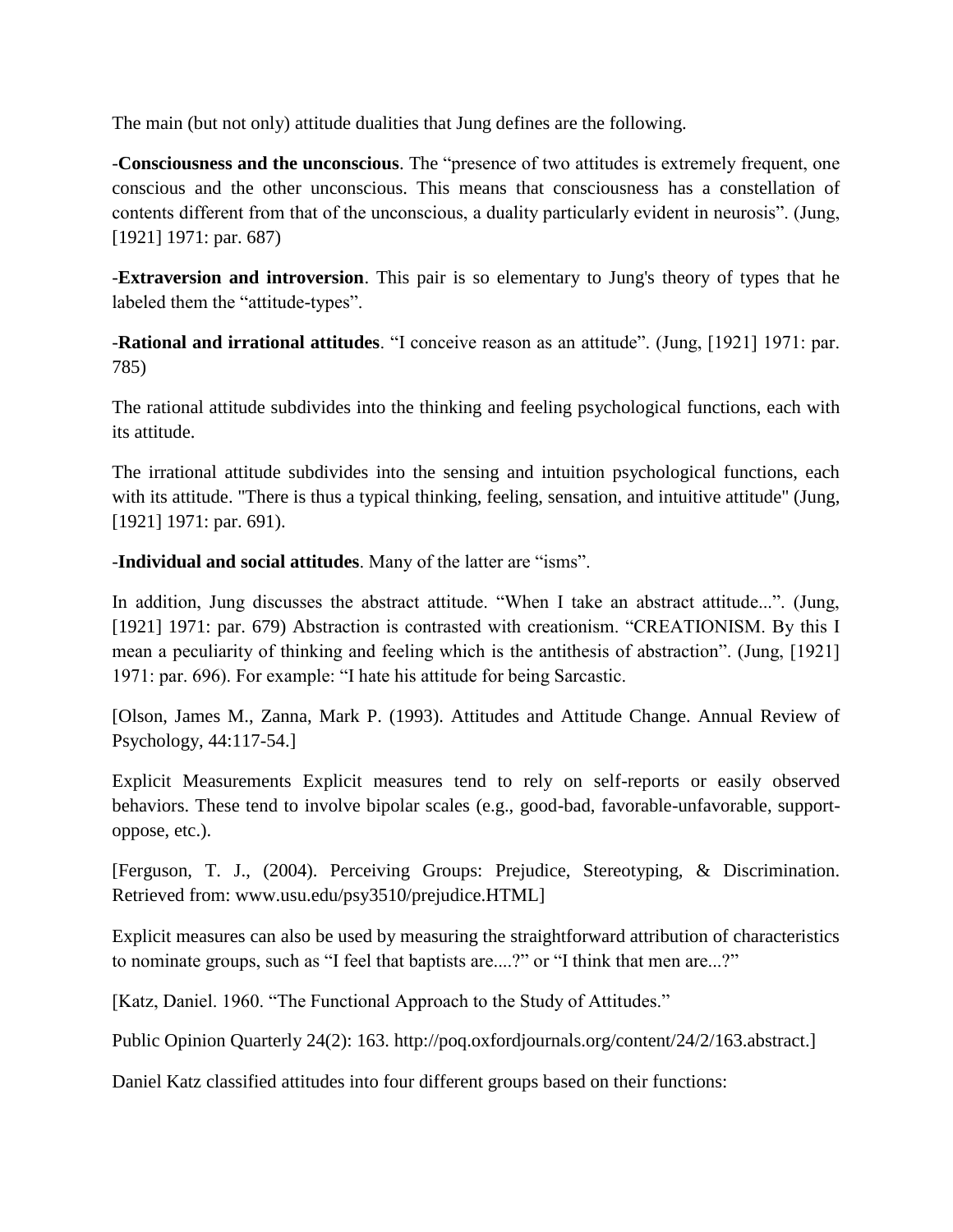**Utilitarian**: provides us with general approach or avoidance tendencies

**Knowledge**: help people organize and interpret new information

**Ego-defensive**: attitudes can help people protect their self-esteem

**Value-expressive**: used to express central values or beliefs

**Utilitarian** People adopt attitudes that are rewarding and that help them avoid punishment. In other words any attitude that is adopted in a person's own self-interest is considered to serve a utilitarian function. Consider you have a condo, people with condos pay property taxes, and as a result you don't want to pay more taxes. If those factors lead to your attitude that " Increases in property taxes are bad" you attitude is serving a utilitarian function.

**Knowledge** People need to maintain an organized, meaningful, and stable view of the world. That being said important values and general principles can provide a framework for our knowledge. Attitudes achieve this goal by making things fit together and make sense. Example:

-I believe that I am a good person.

-I believe that good things happen to good people.

-Something bad happens to Bob.

-So I believe Bob must not be a good person.

**Ego-Defensive** This function involves psychoanalytic principles where people use defense mechanisms to protect themselves from psychological harm. Mechanisms include:

-Denial

-Repression

-Projection

-Rationalization

The ego-defensive notion correlates nicely with Downward Comparison Theory which holds the view that derogating a less fortunate other increases our own subjective well-being. We are more likely to use the ego-defensive function when we suffer a frustration or misfortune.

**Value-Expressive** serves to express one's central values and self-concept.

Central values tend to establish our identity and gain us social approval thereby showing us who we are, and what we stand for.

An example would concern attitudes toward a controversial political issue.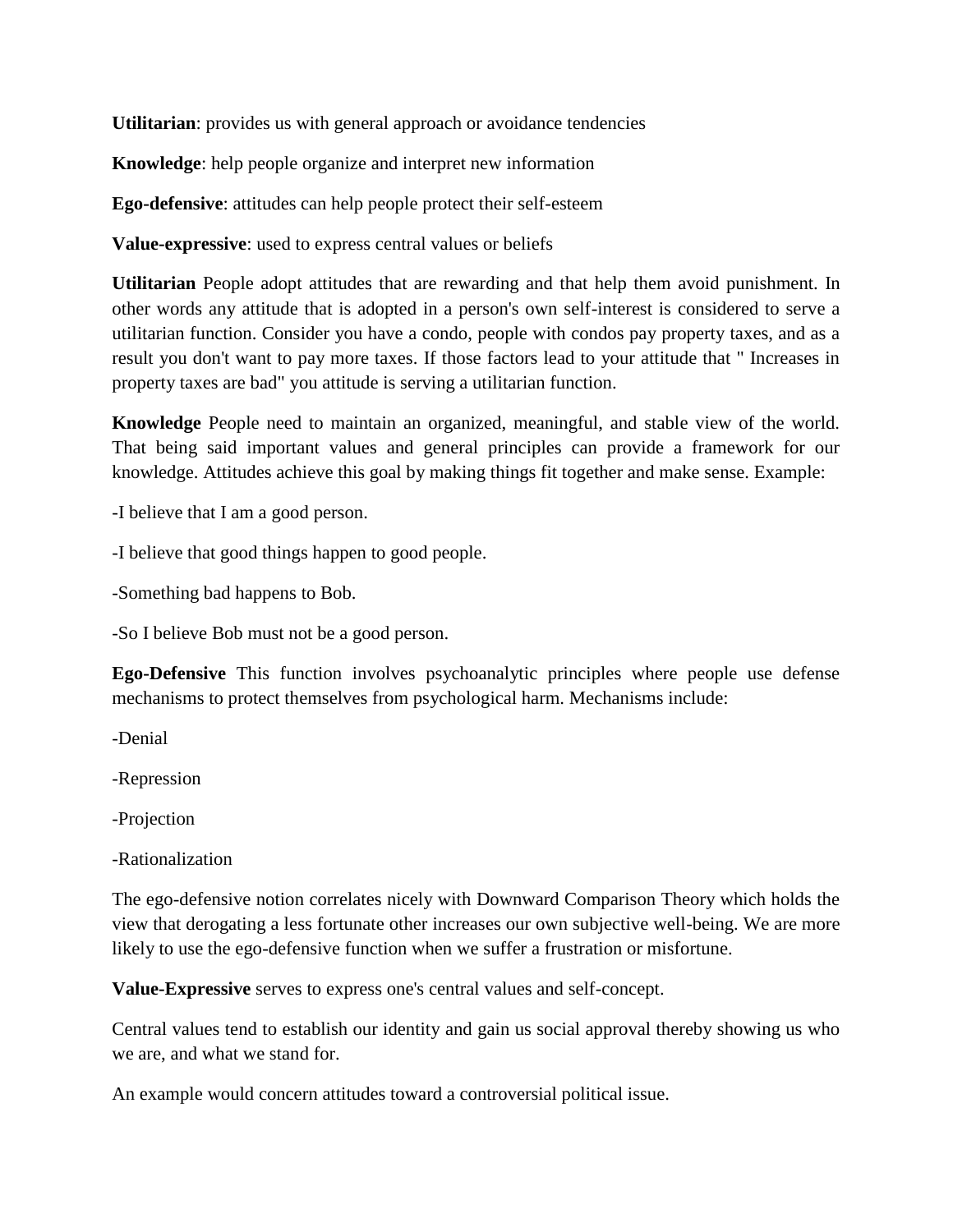#### **2.2 Theory of Customer Satisfaction**

[Farris, Paul W.; Neil T. Bendle; Phillip E. Pfeifer; David J. Reibstein (2010). Marketing Metrics: The Definitive Guide to Measuring Marketing Performance. Upper Saddle River, New Jersey: Pearson Education, Inc. ISBN 0-13-705829-2.]

Customer satisfaction is defined as "the number of customers, or percentage of total customers, whose reported experience with a firm, its products, or its services (ratings) exceeds specified satisfaction goals."

In a survey of nearly 200 senior marketing managers, 71 percent responded that they found a customer satisfaction metric very useful in managing and monitoring their businesses.

"Within organizations, customer satisfaction ratings can have powerful effects. They focus employees on the importance of fulfilling customers' expectations. Furthermore, when these ratings dip, they warn of problems that can affect sales and profitability. . . . These metrics quantify an important dynamic. When a brand has loyal customers, it gains positive word-ofmouth marketing, which is both free and highly effective."

"In researching satisfaction, firms generally ask customers whether their product or service has met or exceeded expectations. Thus, expectations are a key factor behind satisfaction. When customers have high expectations and the reality falls short, they will be disappointed and will likely rate their experience as less than satisfying. For this reason, a luxury resort, for example, might receive a lower satisfaction rating than a budget motel—even though its facilities and service would be deemed superior in 'absolute' terms."

"Customer satisfaction provides a leading indicator of consumer purchase intentions and loyalty." "Customer satisfaction data are among the most frequently collected indicators of market perceptions. Their principal use is two fold":

"Within organizations, the collection, analysis and dissemination of these data send a message about the importance of tending to customers and ensuring that they have a positive experience with the company's goods and services."

"Although sales or market share can indicate how well a firm is performing currently, satisfaction is perhaps the best indicator of how likely it is that the firm's customers will make further purchases in the future. Much research has focused on the relationship between customer satisfaction and retention. Studies indicate that the ramifications of satisfaction are most strongly realized at the extremes." On a five-point scale, "individuals who rate their satisfaction level as '5' are likely to become return customers and might even evangelize for the firm. (A second important metric related to satisfaction is willingness to recommend. This metric is defined as "The percentage of surveyed customers who indicate that they would recommend a brand to friends." When a customer is satisfied with a product, he or she might recommend it to friends,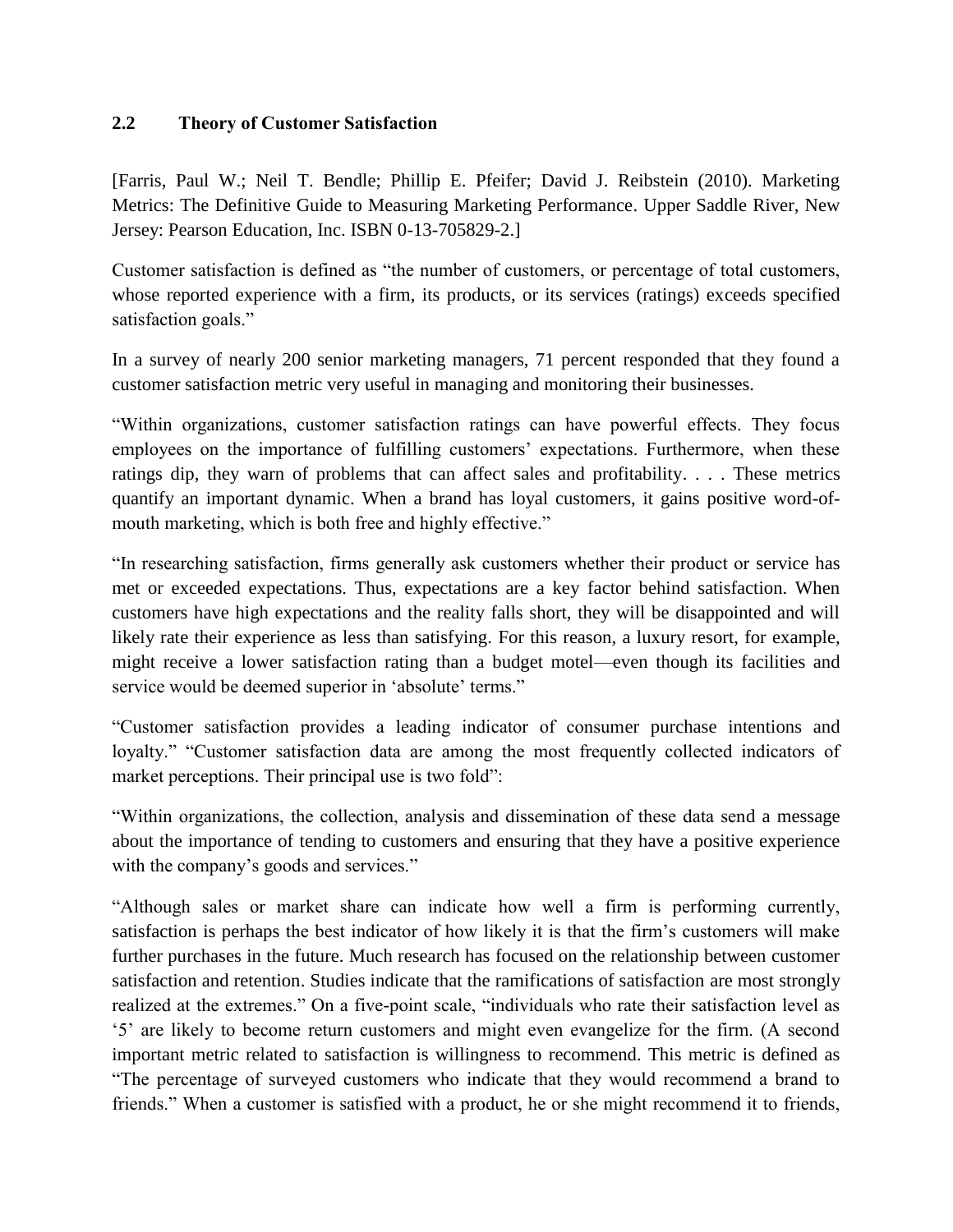relatives and colleagues. This can be a powerful marketing advantage.) "Individuals who rate their satisfaction level as '1', by contrast, are unlikely to return. Further, they can hurt the firm by making negative comments about it to prospective customers. Willingness to recommend is a key metric relating to customer satisfaction."

[Kessler, Sheila (2003). Customer satisfaction toolkit for ISO 9001:2000. Milwaukee, Wis.: ASQ Quality Press. ISBN 0-87389-559-2.]

The usual measures of customer satisfaction involve a survey with a set of statements using a Likert Technique or scale. The customer is asked to evaluate each statement and in term of their perception and expectation of performance of the organization being measured. Their satisfaction is generally measured on a five-point scale.

[Wirtz, Jochen; Chung Lee, Meng (2003), "An Empirical Study on The Quality and Contextspecific Applicability of Commonly Used Customer Satisfaction Measures," Journal of Service Research, Vol. 5, No. 4, 345-355.]

Wirtz & Lee (2003), they identified a six-item 7-point semantic differential scale (e.g., Oliver and Swan 1983), which is a six-item 7-point bipolar scale, that consistently performed best across both hedonic and utilitarian services. It loaded most highly on satisfaction, had the highest item reliability, and had by far the lowest error variance across both studies. In the study, the six items asked respondents' evaluation of their most recent experience with ATM services and ice cream restaurant, along seven points within these six items: "pleased me to displeased me", "contented with to disgusted with", "very satisfied with to very dissatisfied with", "did a good job for me to did a poor job for me", "wise choice to poor choice" and "happy with to unhappy with".

It seems that dependent on a trade-off between length of the questionnaire and quality of satisfaction measure, these scales seem to be good options for measuring customer satisfaction in academic and applied studies research alike. All other measures tested consistently performed worse than the top three measures, and/or their performance varied significantly across the two service contexts in their study. These results suggest that more careful pretesting would be prudent should these measures be used.

[Eroglu, Sergin A. and Karen A. Machleit (1990), "An Empirical Study of Retail Crowding: Antecedents and Consequences," Journal of Retailing, 66 (summer), 201-21.]

A semantic differential (4 items) scale, which is a four-item 7-point bipolar scale, was the second best performing measure, which was again consistent across both contexts. In the study, respondents were asked to evaluate their experience with both products, along seven points within these four items: "satisfied to dissatisfied", "favorable to unfavorable", "pleasant to unpleasant" and "I like it very much to I didn't like it at all".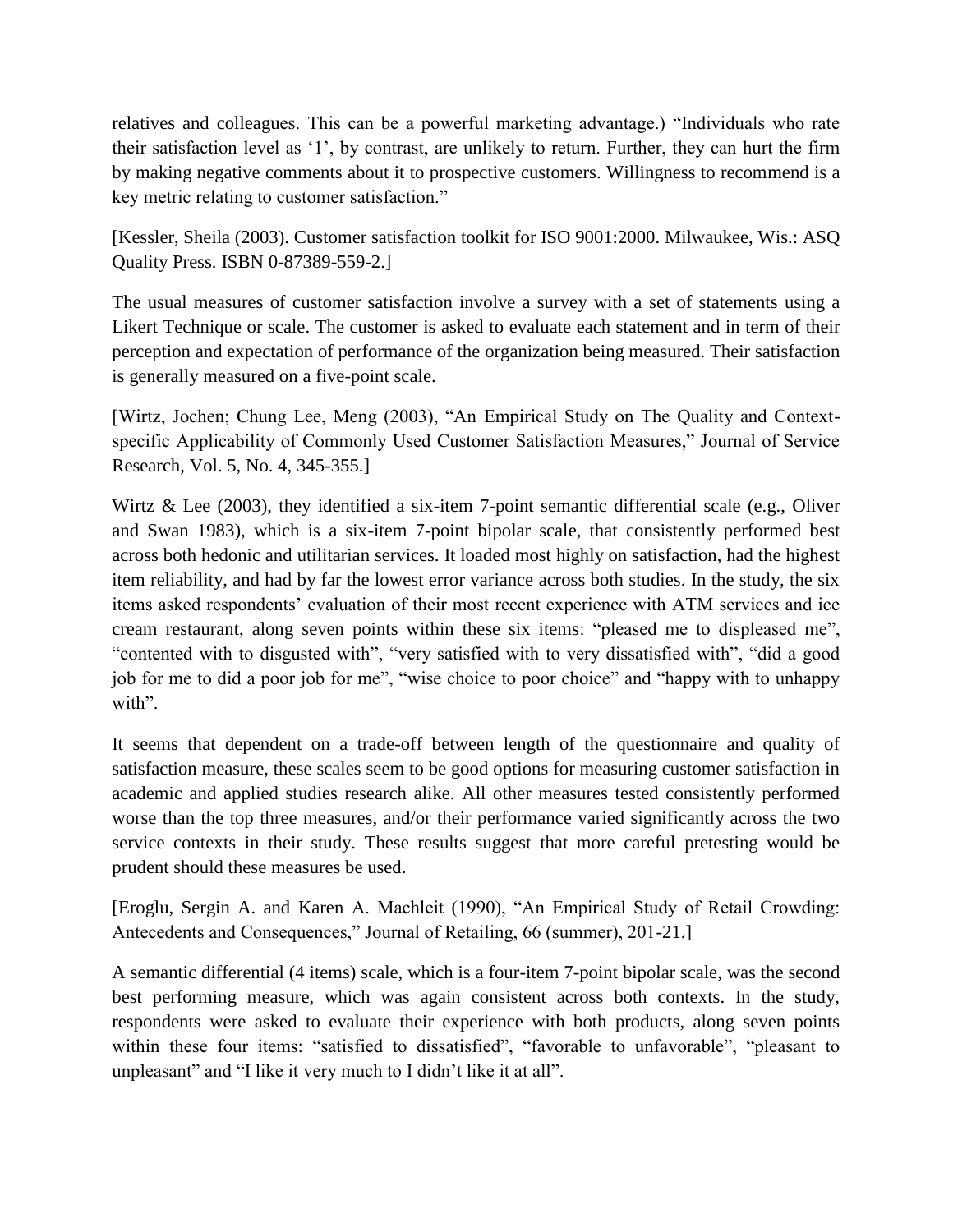### **2.3 Preference**

[Lichtenstein, S., & Slovic, P. (2006). The construction of preference. New York: Cambridge University Press.]

Preference is an individual's attitude towards a set of objects, typically reflected in an explicit decision-making process

[Scherer, K.R. (2005). What are emotions? And how can they be measured? Social Science Information, 44, 695-729.]

One could interpret the term "preference" to mean evaluative judgment in the sense of liking or disliking an object which is the most typical definition employed in psychology.

[Brehm, J.W. (1956). Post-decision changes in desirability of choice alternatives. Journal of Abnormal and Social Psychology, 52, 384-389.]

Preference can be notably modified by decision-making processes, such as choices.

## **2.4 Chinese shopping habits**

**Understanding Chinese Consumers** Older consumers may value price over quality, but younger generations are increasingly willing to pay premiums for higher-end products. Since China started its "reform and opening" policy in 1978, its economy has expanded rapidly, and most leading international retailers and manufacturers have entered the China market. Some foreign companies are hesitant to enter the market, however, because they do not understand Chinese consumers and their shopping habits. Despite the country's rapid economic rise, China's regions have developed at different rates, and consumer trends vary greatly among different groups and regions. Understanding the preferences and mindset of consumer groups is the key to successfully expanding a retail business in China.

**Chinese consumer groups** In the past three decades, Chinese consumers' shopping habits have changed dramatically as incomes have risen and new products and concepts have entered the China market. Consumer habits continue to evolve today, and examining generations of consumers can reveal certain shopping trends. Planet Retail has found that the older generation generally maintains "traditional" spending habits, middle-aged Chinese oscillate between tradition and new trends, and the younger generation is becoming more Westernized and quality conscious.

Generally, Chinese consumers develop shopping habits in their youth and keep these habits through adulthood. Though increased wealth can change some preferences, such as beverage and snack food preferences, most Chinese consumers' habits are identified by their objective living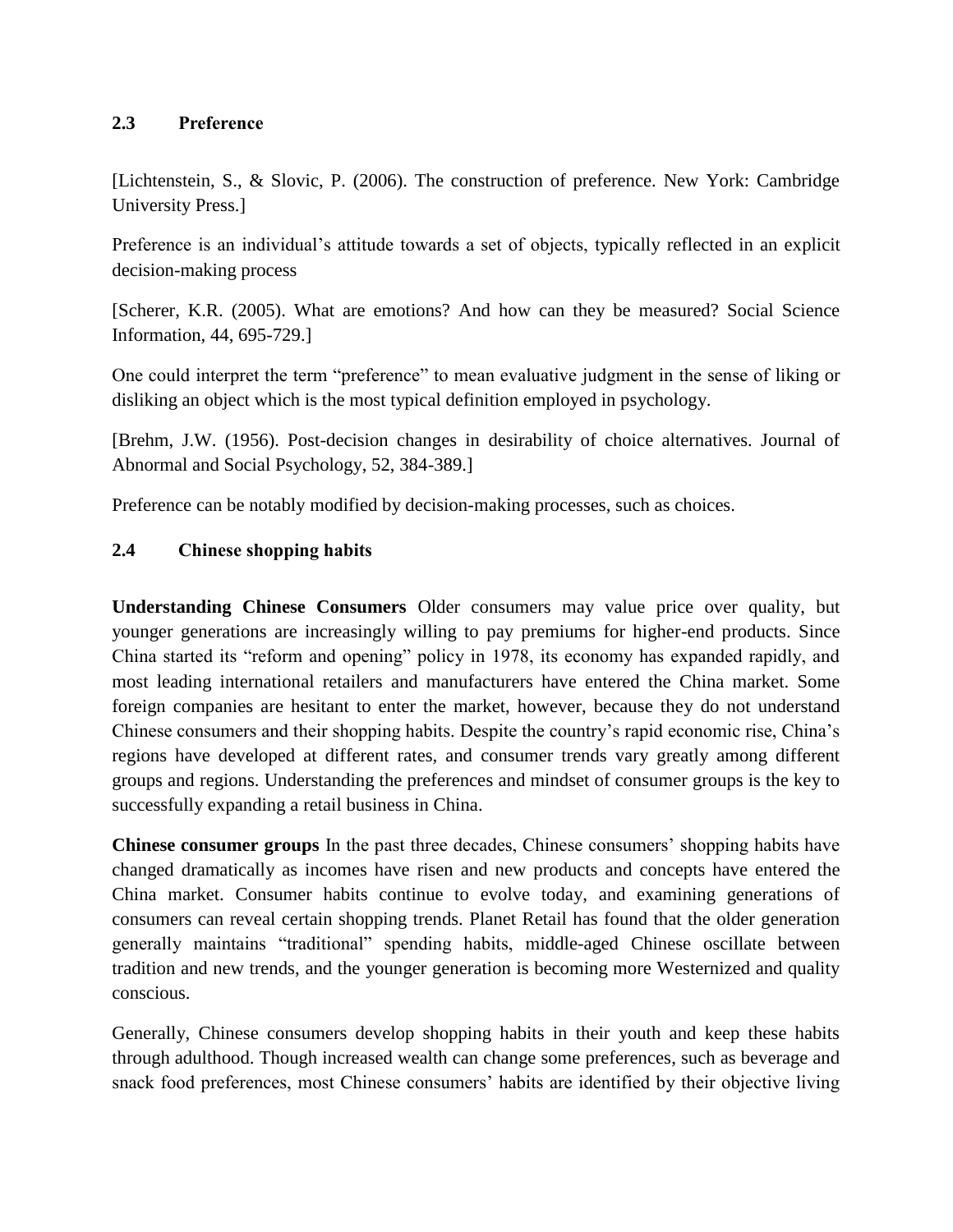conditions and limited earnings. The current Chinese consumer population can be separated into several groups with distinguishing characteristics.

**Frugal retired** Born before 1960, most of these Chinese consumers grew up in tough political and economic times, did not receive systematic education, and worked at state-owned enterprises. The difficult environment during their early lives made these individuals frugal and sensitive toward changes in consumer goods prices.

**Wealthy retired** This group experienced difficulties similar to the frugal retired consumers, but wealthy retired individuals primarily worked in government and government-funded enterprises that provided higher wages and better retirement benefits. Though many of these consumers are frugal, they are less price-sensitive and often value quality more than cost.

In the next 5-10 years, spending habits of Chinese consumers who are older than 50 will change slightly. These consumers will increase spending on groceries as the government raises retirement pensions in line with inflation rates. Though they will consume healthcare and entertainment products, their children will likely buy these products for them.

**Frugal forties** These consumers, who grew up during the Cultural Revolution (1966-76) and early stage of the reform era, swing between tradition and new trends. They work in various companies—state-owned, private, and foreign-invested—and earn modest incomes. These consumers generally save a large proportion of their earnings to take care of their children and parents.

**Wealthy forties** These consumers share the same background as the frugal forties, but they work for the government or large state-owned enterprises and have slightly higher incomes. Though they must also raise children and look after their parents, they are willing to pay premiums for quality products. In the next decade, consumers in their forties will have fewer childcare responsibilities and expenses. These consumers will thus increase spending on entertainment, groceries, travel, and high-quality and healthcare products.

**Thirties** Many consumers in this group are well-educated and grew up in a more open environment than their parents. Compared with older generations, Chinese in their thirties save less, spend more on entertainment, and often shop online. They also pursue value and quality rather than low prices. These individuals will become the most important consumers in the next decade, buying for their parents, children, and themselves.

**Twenties** Consumers in the first generation of the one-child policy have opposite shopping habits from their parents. These consumers barely save and spend most of their income on entertainment, advanced electronics, and other trendy products. They often shop online and look for products that help distinguish their personalities. They can also be impulse buyers. As consumers in their twenties age and start new families, their shopping habits may become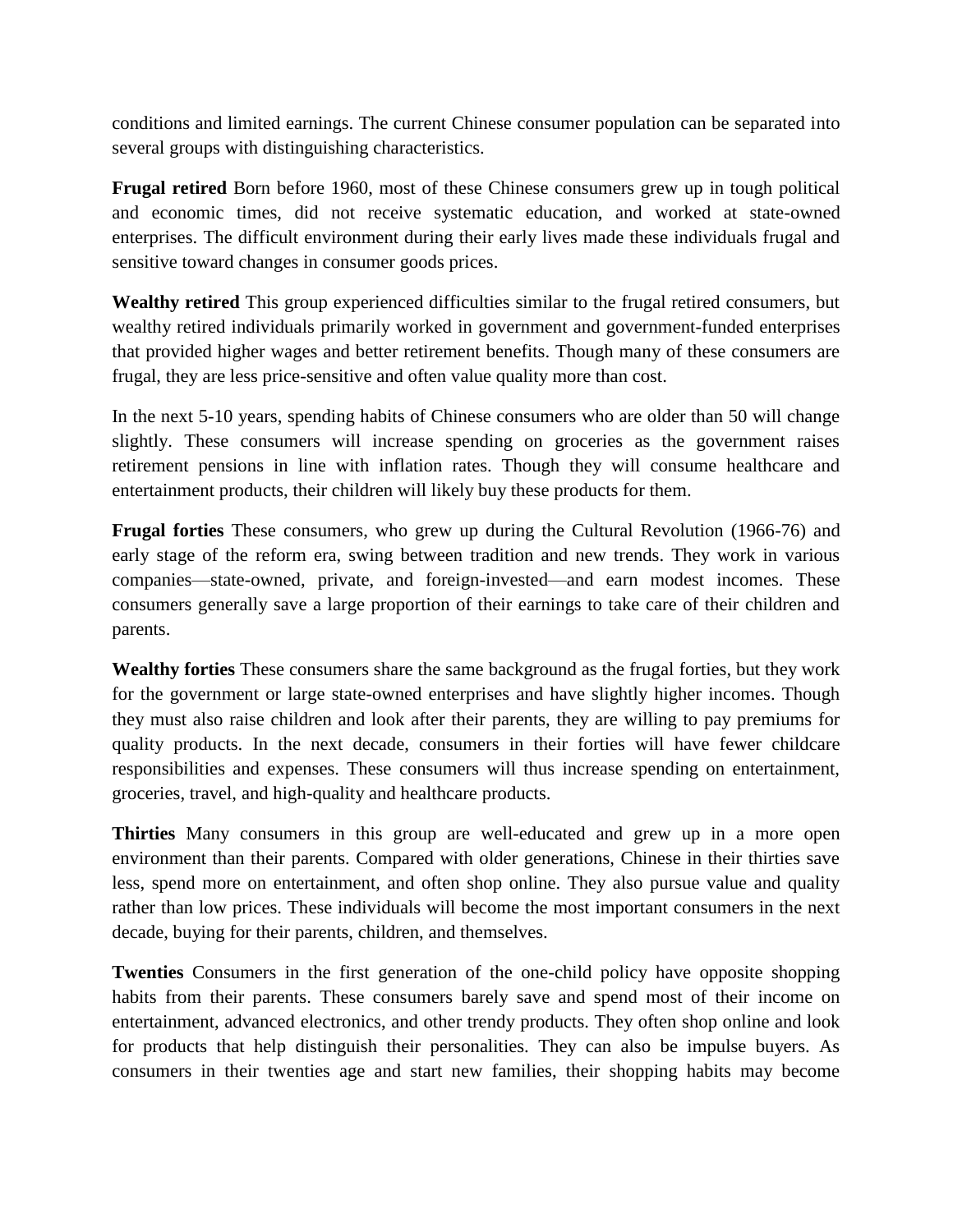slightly more conservative, though they will still favor high-quality and convenient products and spend more on groceries than previous generations.

**New generation** The new generation of consumers (under the age of 20) is the most Westernized and open to new products. These consumers pursue individualism and often use the Internet to follow global trends. Though most in this group do not yet earn an income, they significantly influence their parents' decisions on food, clothing, electronics, and other purchases. Social media is an effective marketing tool to reach this group of consumers (see the CBR, January-March 2011, Social Media in China: The Same, but Different).

**Migrant workers** Migrant workers (generally 25-45 years old) are rural residents who moved to the cities for jobs starting in the 1990s. They can be even more frugal than elderly consumers, buying only the necessities and saving money to send remittances to their families in rural areas. Many migrant workers are expected to see a big increase in incomes and move their families to the cities in the future. They will significantly increase spending on groceries once they receive city household registration, or hukou, status and fully integrate into city life. Migrant workers' consumption levels are unlikely to match that of their urban peers, however.

**The rich** There are more than 1 million Chinese with assets over \$1.5 million, and the number is increasing rapidly. Rich consumers (generally 20-60 years old) are fairly concentrated in large urban areas, with Beijing, Guangdong, and Shanghai housing about half of this group. These individuals are successful entrepreneurs, top managers, and business owners. They pursue the best products available, particularly imports, and are the perfect candidates for marketing new products. Premium supermarkets have already emerged in China to provide high-quality products to wealthy consumers (see Choosing the Right Retail Format).

**Fast-growing consumer product categories** As incomes increase and the young generation becomes the main body of consumers, the Chinese will gradually turn from buying only basic necessities to leading comfortable, high-quality lifestyles. Planet Retail expects the following consumer product categories to expand rapidly in the next 5-10 years.

**Toys** The younger generation of parents is more willing than older generations to pay for toys. New parents tend to buy Western brands for their children, as they perceive those toys to be safer than Chinese ones.

**Convenience foods** The young generation spends significantly less time cooking than their parents and instead turns to restaurants and convenience foods, such as microwave meals and instant noodles. Many Chinese do not consider Western convenience food appetizing, though it is generally easier to prepare than Chinese convenience food. Many local companies are researching how to make Chinese food more convenient.

**Pet products** Many Chinese consumers own pets—mostly cats and dogs—but few spend money on pet products, such as food and toys. Instead, they make these items at home. The new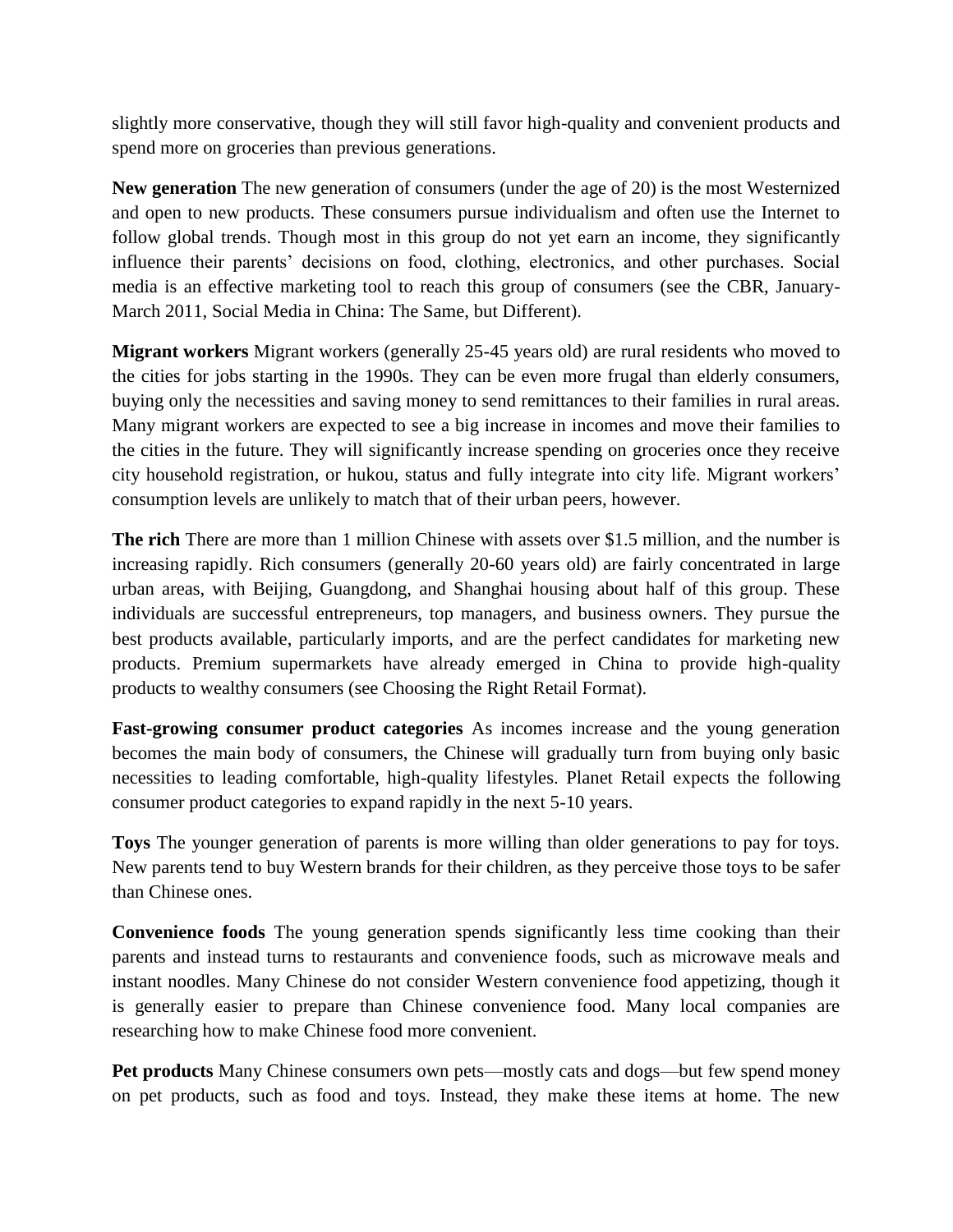generation, however, is wealthier and has less time to make "do-it-yourself" products. As this generation ages, the consumption of pet products will rise.

**Personal care products** The consumption of personal care products in China remains low, but this market has great potential for growth. For example, most Chinese men do not wear cologne and most Chinese buy shampoo without conditioner. As incomes increase, more Chinese consumers will be able to afford non-essential personal care products—especially cosmetics and men's personal care products.

**Wine and whisky** Wine and whisky have broken traditional alcohol preferences in China, as the young generation seeks alternatives to strong traditional spirits, such as baijiu (see Opportunities in China's Alcoholic Beverage Market). Wealthy consumers often flaunt their status by drinking high-end wine while lower-income consumers drink local beer. Though traditional alcoholic drinks will still dominate the China market in most places, big cities and their young wealthy consumers will contribute to a fast rise in wine and whisky sales.

**Snack foods** The young generation will spend more than their parents on snacks for themselves and their children. Traditional Chinese snacks, such as roasted sunflower seeds and dried sweet potatoes, are generally made by small local factories. But recent food and product safety scares have led some Chinese consumers to view food products made by such factories as unsafe or unclean. The market for Western snack foods, such as chocolate products and potato chips, will expand as young consumers fancy these snacks more than traditional Chinese ones (see Chocolate Fortunes).

**Health food and products** Though health food and products are still generally expensive, Chinese consumers are paying more attention than ever to their health. Most elderly and lowincome Chinese consumers turn to natural solutions and Chinese herbal medicine while younger and wealthier consumers often look to Western products, which are generally pre-prepared.

**Baby products** Older generations raised their babies with self-supplied products—such as cotton diapers and homemade baby food—but younger generations will rely on disposable diapers and canned baby food. New parents and grandparents hope to buy the best products possible for their children, especially given recent food safety concerns. For example, after the Sanlu Group melamine-tainted milk incident in 2008, most parents interviewed said they no longer trusted local brands of infant formula and would buy imported brands if they can afford them. In addition, many new parents will turn to Western baby products because the variety of traditional Chinese baby products is limited. Many young parents are already buying baby products online from US and European producers.

**Auto products** Personal car ownership in China remains low but is rising quickly. Many Chinese consumers cannot afford expensive cars, but they will spend money on products—such as cushions, gadgets, and tinted window films—to improve their cars' appearance. In addition, short car trips are gaining popularity as many Chinese drive out of the city on weekends for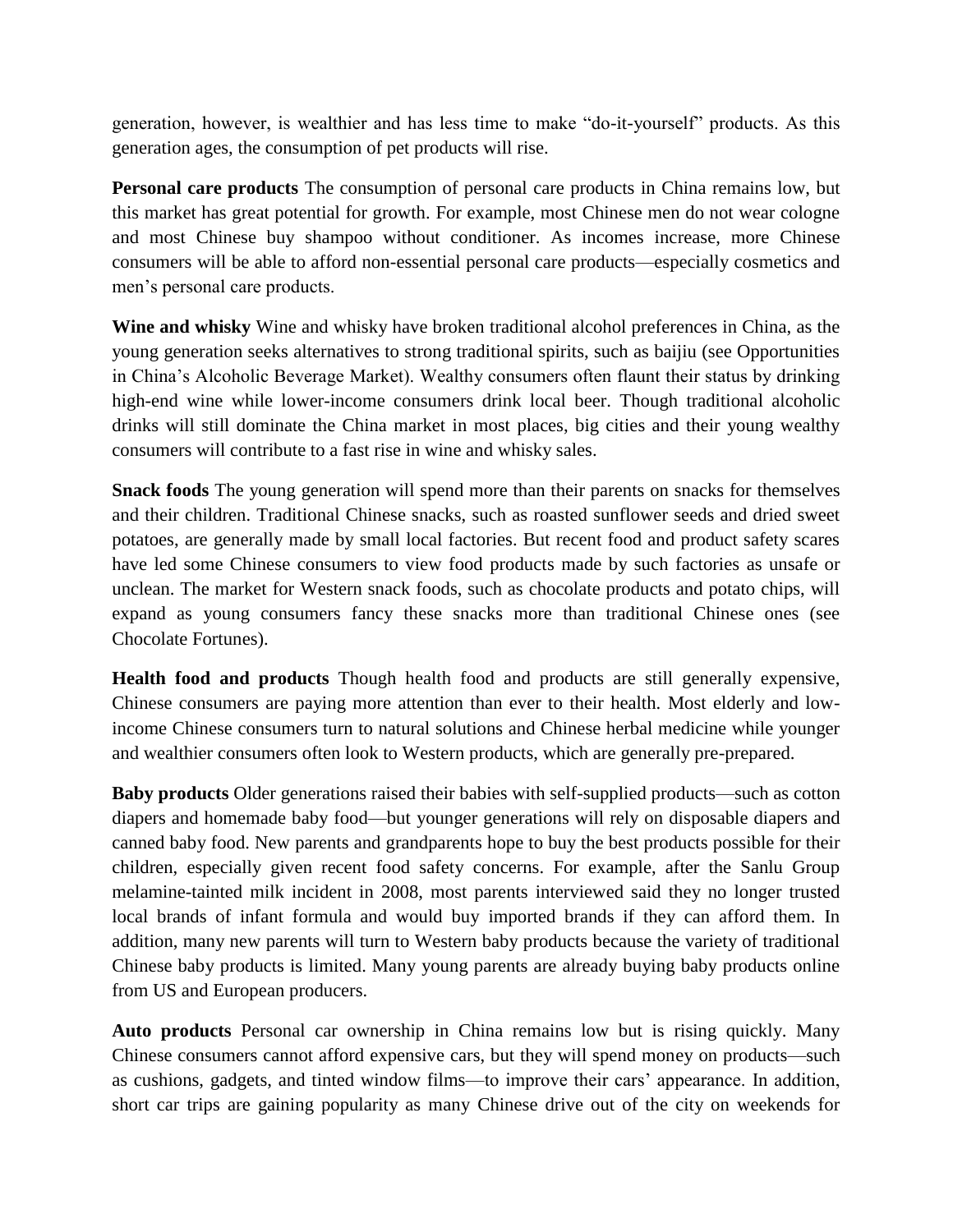picnics, hikes, and other leisure activities. As a result, consumption of related products, such as disposable silverware and convenience food, will also rise.

**Products for the elderly** In the next 5-10 years, China's population of senior citizens will reach 250 million, close to the entire population of the United States (see the CBR, April-June 2011, Can an Aging China Be a Rising China?). Though these elderly consumers' incomes will not increase significantly, their children will look after them and buy them health food and elderly care products.

**Mid-range products** Because of high consumer demand for low prices, many retailers in China stock cheap products and have little space for mid-range or high-end items. Though retailers have tried to fill the gap with private labels, few have done so successfully. Consumers are concerned about the safety of cheap goods and are willing to pay slightly more for safe food products, but many shoppers think the private labels and other mid-range products they have tried are not worth the premium prices, according to a 2009 China Chain Store and Franchise Association survey. Retailers must use effective marketing, accurate pricing, and consistent quality to build trust among consumers and sell more higher-priced items.

# **2.5 Tips for retailers in China**

Foreign companies must understand certain factors to successfully sell to Chinese consumers.

**Some consumer habits can change** Wine provides the best example of changing Chinese consumer habits. Spirits once dominated China's alcohol market, but wine consumption has skyrocketed in the past decade. Many Chinese consumers now prefer wine because it is less potent than spirits, less bitter than beer, and promoted as a healthy drink. In contrast, some companies have had to adjust their products to better suit Chinese tastes. For example, McDonald's Corp. tried to promote its beef burgers when it first entered China in 1990. After realizing that chicken and pork are more popular in China, the company adapted to consumers' unchanging habits and launched a menu of chicken burgers.

**Small discounts are better than none** Many Chinese consumers, particularly elderly shoppers, wish to save as much as possible. Retailers, especially hypermarkets, often cut prices of basic produce and price-sensitive items, such as eggs, pork, seasonal products, and local specialties. Retailers limit the amount of those products consumers may buy at a time to encourage shoppers to visit the stores more frequently. These types of promotions have proven effective as many Chinese consumers are willing to wait for half an hour to save on a particular item.

**Product safety mistakes can be devastating** Food and product safety problems exposed in the media can strongly influence Chinese consumers. For example, media reports in March revealed that clenbuterol, a drug that accelerates growth, was found in pork from the Shuanghui Group, a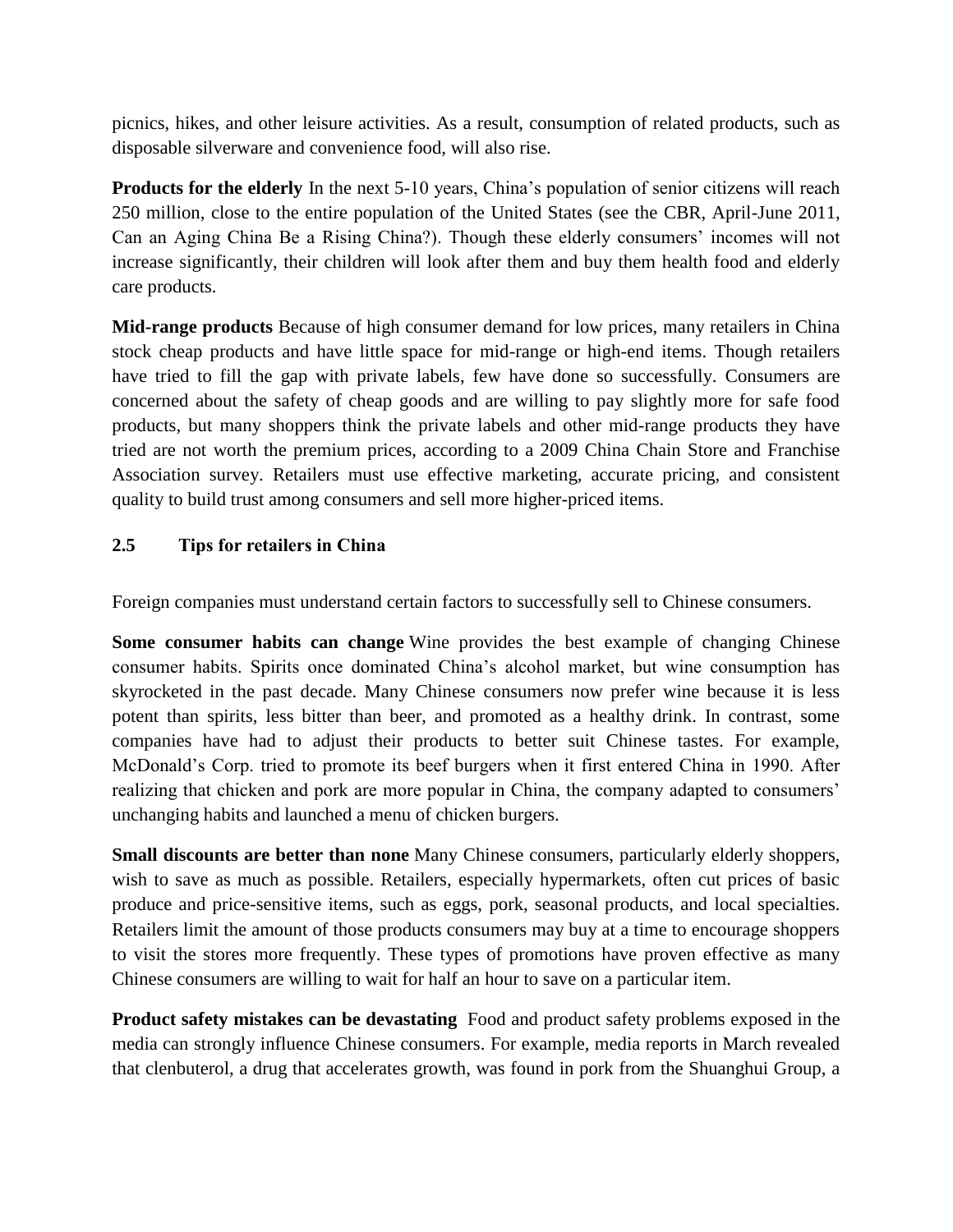local leading pork manufacturer. The following month, Shuanghui's retail sales dropped 45 percent, and many consumers interviewed would not buy its products.

**"Face" matters** Chinese greatly value "face"—a quality associated with dignity, honor, and pride—and will pay more to save face. For example, when purchasing gifts for important friends and family during Chinese New Year, consumers generally buy gifts that are of the appropriate value for the receiver and pay particular attention to product packaging. Consumers that cannot afford a higher-quality gift will buy the product with the nicest packaging within their price range. In addition, consumers will pay more for gifts with fancier packaging, even if the product is of equal quality to a less expensive item.

**Chinese consumers generally favor foreign brands** Product safety incidents and lax government supervision have scared Chinese consumers away from certain domestic products. Consumers will often pay a premium for foreign brands to ensure quality, particularly for important items such as infant formula. To increase their products' appeal, many Chinese companies register an office in the United States or Europe and brand their products as "foreign." This has made it increasingly difficult for consumers to discern domestic from foreign brands, and they thus turn to famous and leading brands instead. Foreign companies should devote resources to ensure Chinese consumers know their products' true origin.

**Pricing is a sensitive issue** Pricing a foreign brand in China can be tricky. On one hand, Chinese shoppers believe the higher the price, the better the quality or the higher the status. If a foreign brand is priced lower than a local one, shoppers may suspect that it has defects. On the other hand, the premium Chinese consumers are willing to pay varies by product category and by consumer groups. For example, Planet Retail finds that young shoppers are willing to pay double for foreign-branded infant formula or five to seven times more for foreign bottled mineral water, but older consumers are not. Most modern retailers in China implement a high-low pricing policy. To create a low price image, hypermarkets and supermarkets price frequently purchased products low to match and compete against rivals while charging a premium on impulse purchases and other price-insensitive products.

**Understand the government** Foreign players have found China's complex legislative and political system difficult to navigate, especially if they do not have a local partner. To meet central-government development targets, local governments may provide incentives to attract more foreign investment to their region. Local regulators may deduct taxes, coordinate with real estate developers to reduce or eliminate rent, offer discount utility fees, speed up approval processes, or help companies find local suppliers and secure loans. In exchange for these measures, local governments sometimes ask foreign retailers to open more stores or establish regional headquarters in the area. In general, such negotiations may be more difficult in larger cities, where the local government has a greater choice of foreign direct investment options.